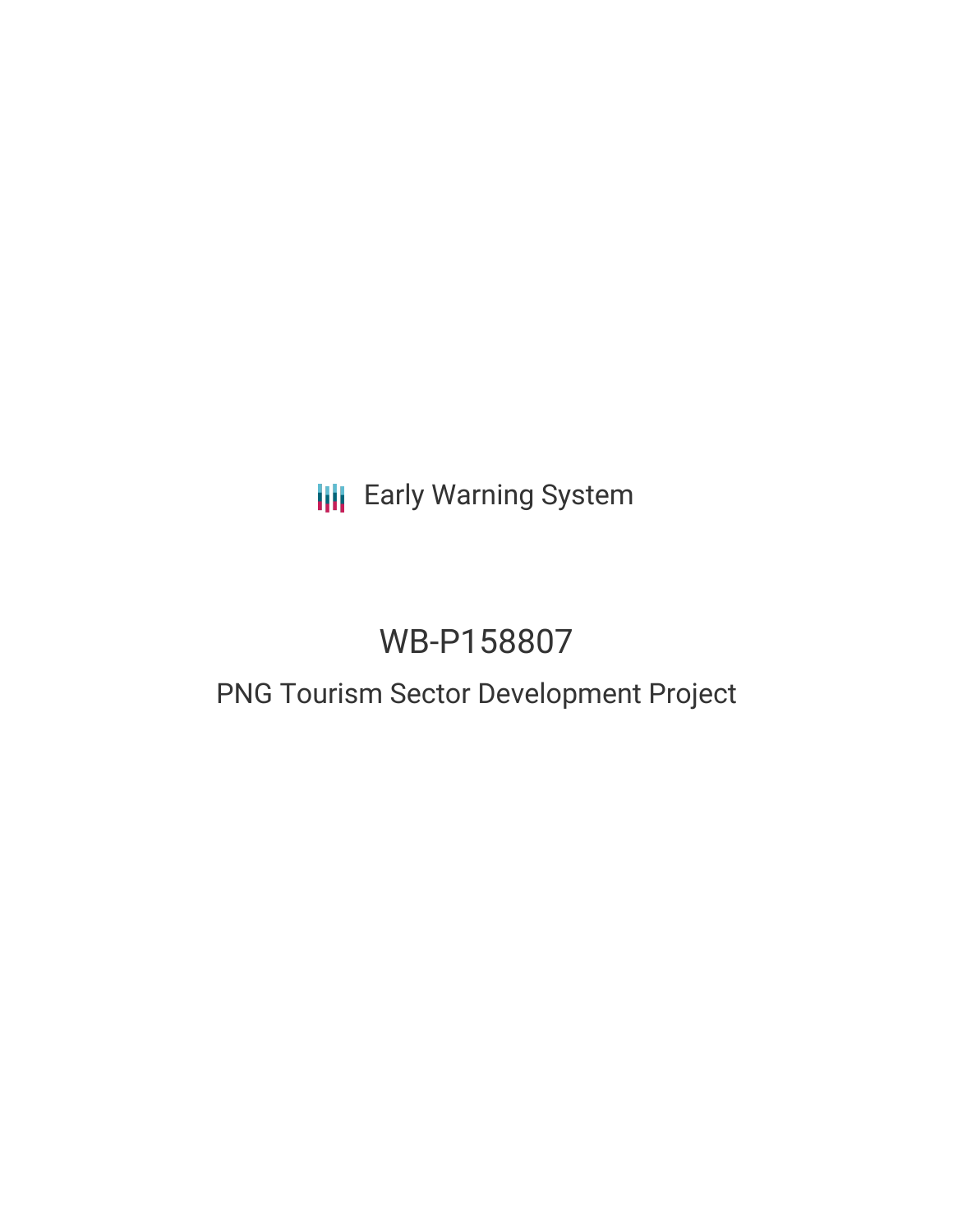

### **Quick Facts**

| <b>Countries</b>               | Papua New Guinea                                  |
|--------------------------------|---------------------------------------------------|
| <b>Financial Institutions</b>  | World Bank (WB)                                   |
| <b>Bank Risk Rating</b>        | B                                                 |
| <b>Voting Date</b>             | 2017-06-09                                        |
| <b>Borrower</b>                | Government of Papua New Guinea                    |
| <b>Sectors</b>                 | Industry and Trade, Law and Government, Transport |
| Investment Type(s)             | Loan                                              |
| <b>Investment Amount (USD)</b> | \$20.00 million                                   |
| <b>Project Cost (USD)</b>      | \$20.00 million                                   |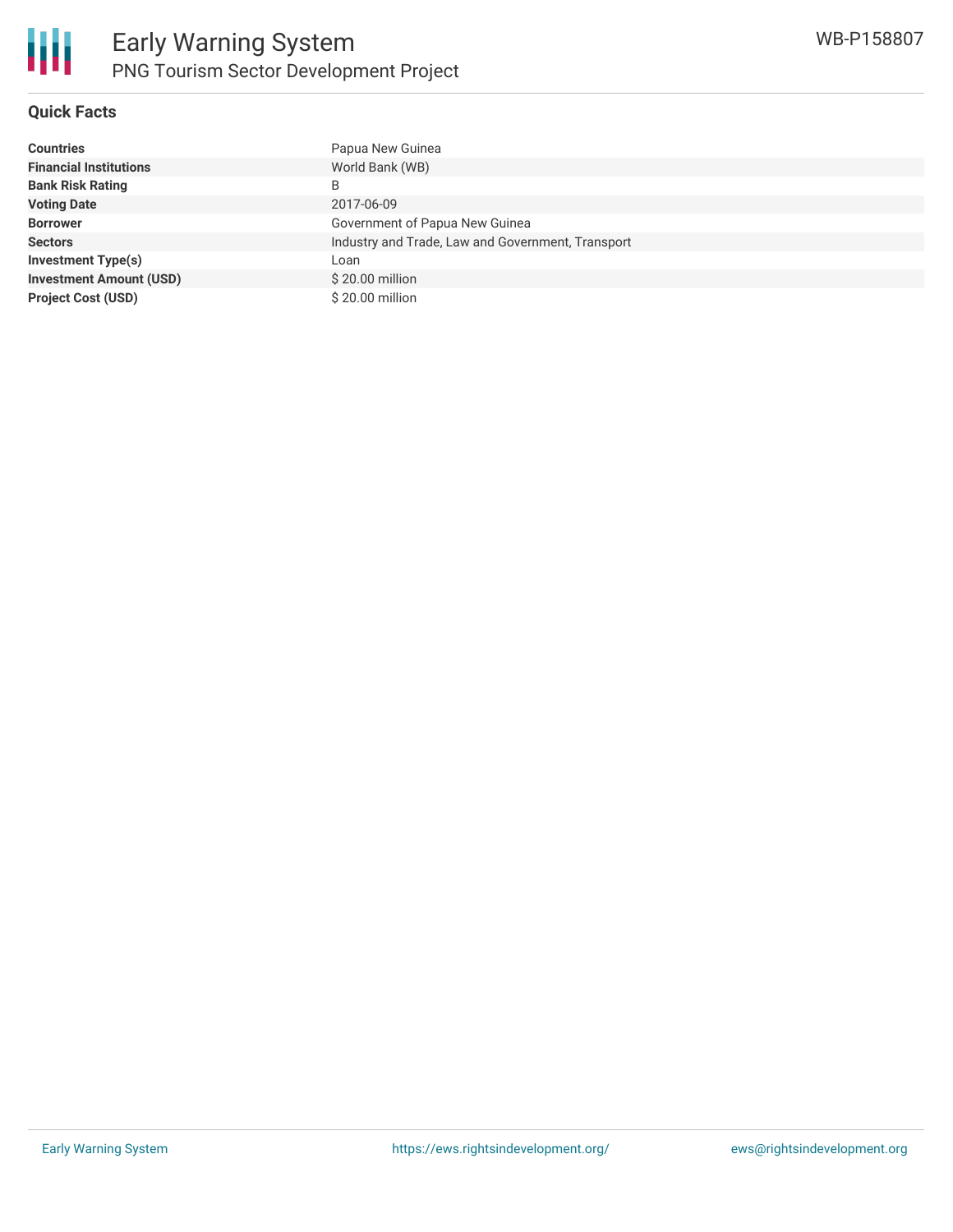

#### **Project Description**

The Project aims to facilitate the development of tourism hubs (main towns) and spokes (tourist attractions around the hubs, including cultural and natural heritage sites) in East New

Britain and Milne Bay provinces. The Project will strengthen the institutions that are the backbone of the sector at the national and provincial level. The Project will also improve the attractiveness of Alotau, Kokopo, and Rabaul as tourism hubs, together with the identification and improvement of priority tourism sites, products and experiences in surrounding sites. In doing so, the respective local tourism sectors will be better able to provide economic opportunities for the bottom forty percent, in addition to establishing longer term employment and business generation paths, and ensuring the preservation of natural and cultural assets.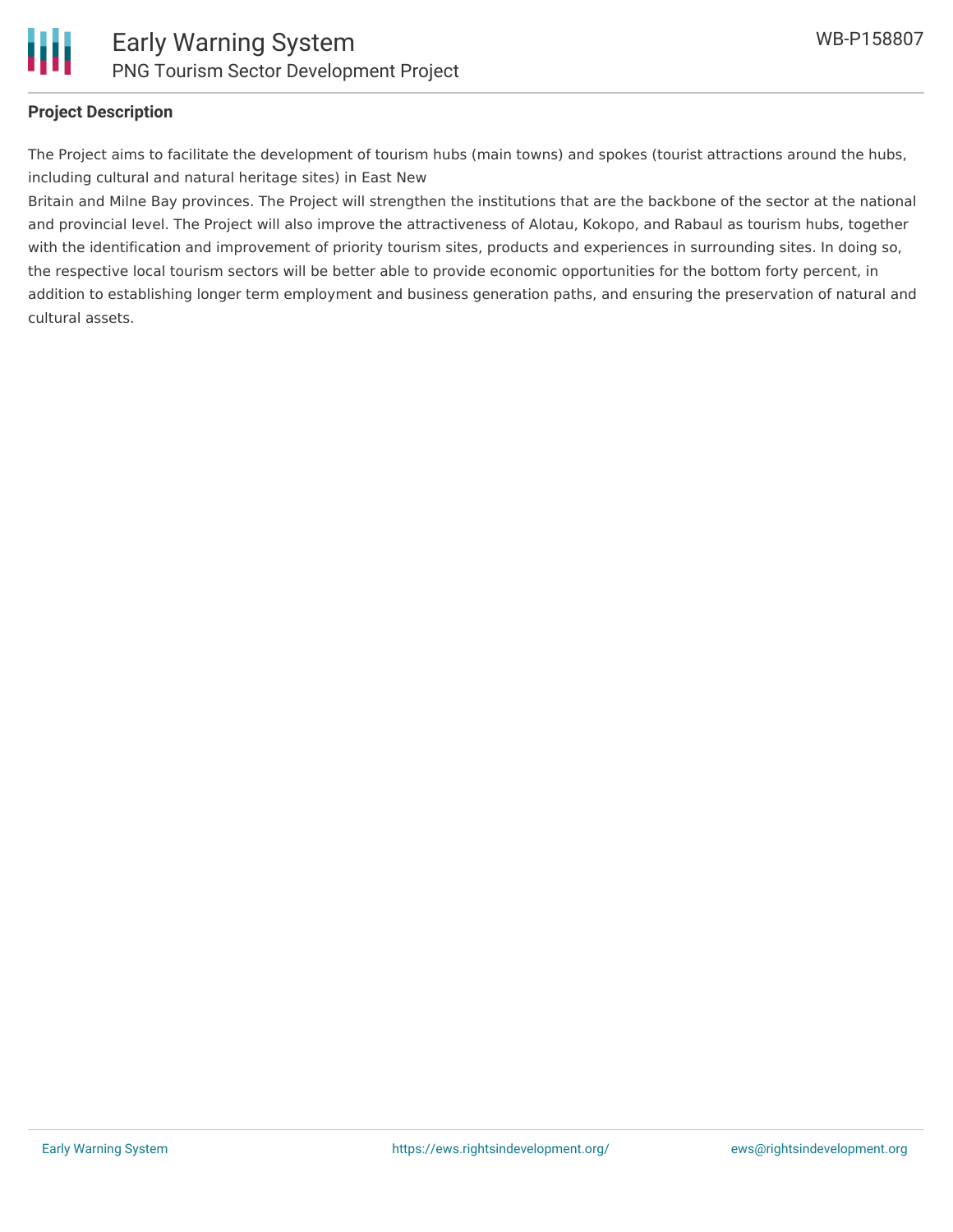

### **Investment Description**

World Bank (WB)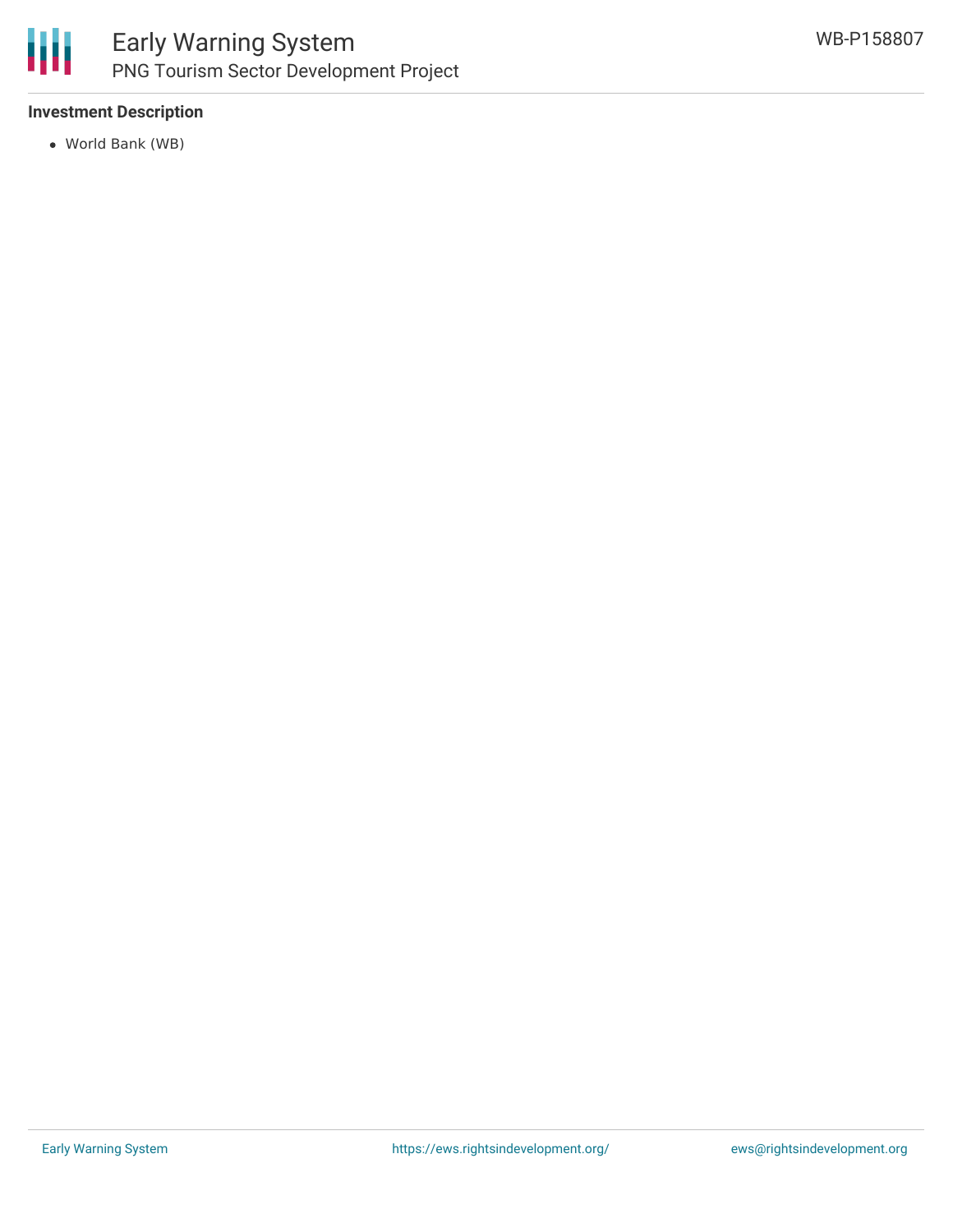

#### **Contact Information**

ACCOUNTABILITY MECHANISM OF WORLD BANK

The World Bank Inspection Panel is the independent complaint mechanism and fact-finding body for people who believe they are likely to be, or have been, adversely affected by a World Bank-financed project. If you submit a complaint to the Inspection Panel, they may investigate to assess whether the World Bank is following its own policies and procedures for preventing harm to people or the environment. You can contact the Inspection Panel or submit a complaint by emailing ipanel@worldbank.org. You can learn more about the Inspection Panel and how to file a complaint at: http://ewebapps.worldbank.org/apps/ip/Pages/Home.aspx.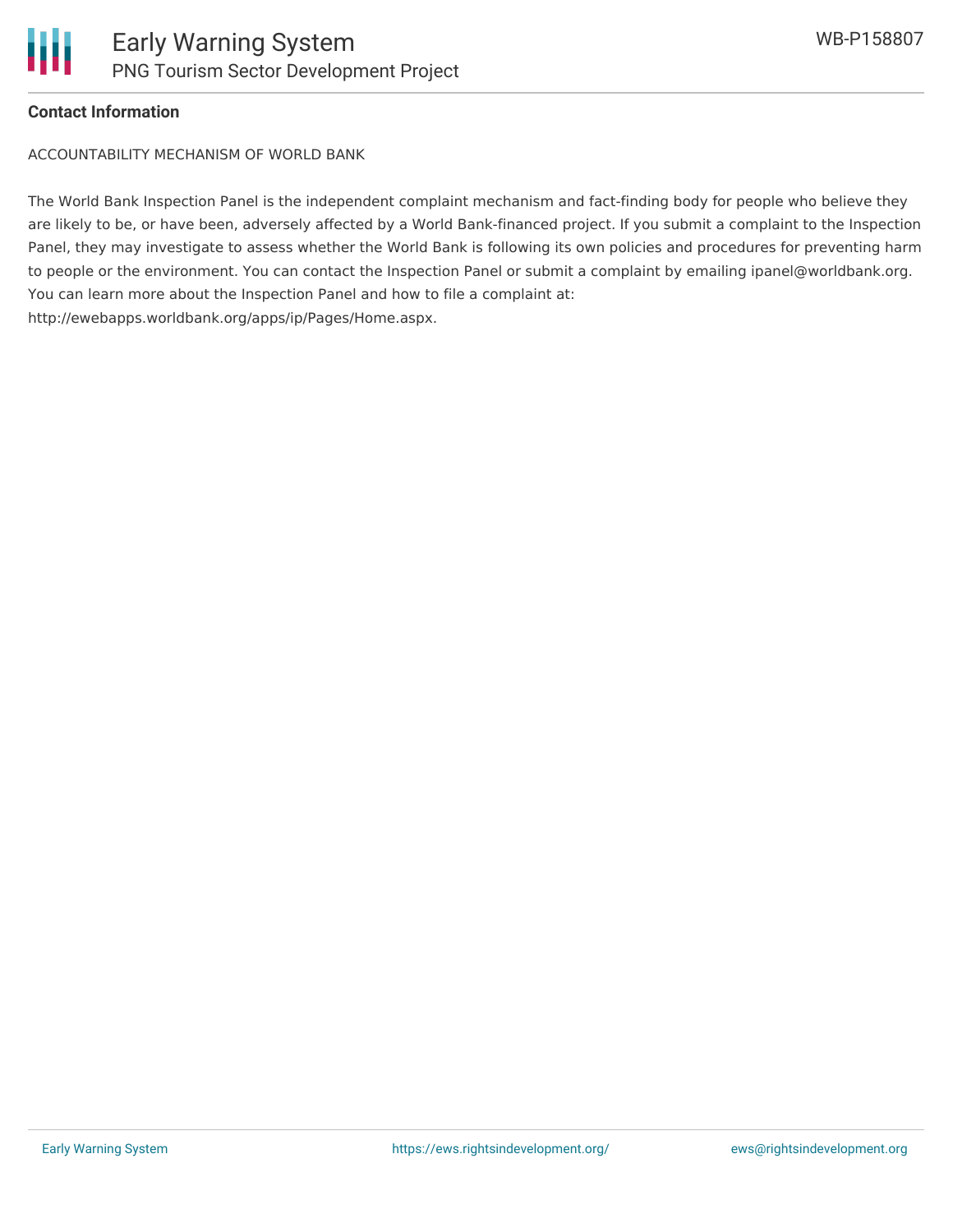### Early Warning System PNG Tourism Sector Development Project

#### **Bank Documents**

- Appraisal Project Information [Document-Integrated](https://ewsdata.rightsindevelopment.org/files/documents/07/WB-P158807_XT3kM7C.pdf) Safeguards Data Sheet PNG Tourism Sector Develop [Original Source]
- Concept Project Information [Document-Integrated](https://ewsdata.rightsindevelopment.org/files/documents/07/WB-P158807_9QaxoIp.pdf) Safeguards Document PNG Tourism Sector Development [Original Source]
- Official [Documents-](https://ewsdata.rightsindevelopment.org/files/documents/07/WB-P158807_o8Oi5Gj.pdf) Agreement for Advance V059-PG [\[Original](http://documents.worldbank.org/curated/en/659411490886703035/pdf/ITK171540-201702301107.pdf) Source]
- Papua New Guinea Tourism Sector [Development](https://ewsdata.rightsindevelopment.org/files/documents/07/WB-P158807.pdf) Project (English) [\[Original](http://documents.worldbank.org/curated/en/361921497232827714/pdf/PGN-PAD-05222017.pdf) Source]
- Papua New Guinea Tourism Sector Development Project : environmental assessment : [Environmental](https://ewsdata.rightsindevelopment.org/files/documents/07/WB-P158807_9r70FD9.pdf) and [Original Source]
- Papua New Guinea Tourism Sector Development Project : environmental assessment : [Environmental](https://ewsdata.rightsindevelopment.org/files/documents/07/WB-P158807_Y0QyObb.pdf) and [Original Source]
- Papua New Guinea Tourism Sector Development Project : environmental assessment : [Environmental](https://ewsdata.rightsindevelopment.org/files/documents/07/WB-P158807_H7PrzH8.pdf) and [Original Source]
- Papua New Guinea Tourism Sector Development Project : indigenous peoples plan : [Environmental](https://ewsdata.rightsindevelopment.org/files/documents/07/WB-P158807_Plo72KS.pdf) and [Original Source]
- Papua New Guinea Tourism Sector Development Project : resettlement plan : [Environmental](https://ewsdata.rightsindevelopment.org/files/documents/07/WB-P158807_6rCnRA4.pdf) and social [Original Source]
- Papua New Guinea/EAST ASIA AND PACIFIC- P158807- PNG Tourism Sector [Development](https://ewsdata.rightsindevelopment.org/files/documents/07/WB-P158807_w5Uvo3f.pdf) Project Procuremen [Original Source]